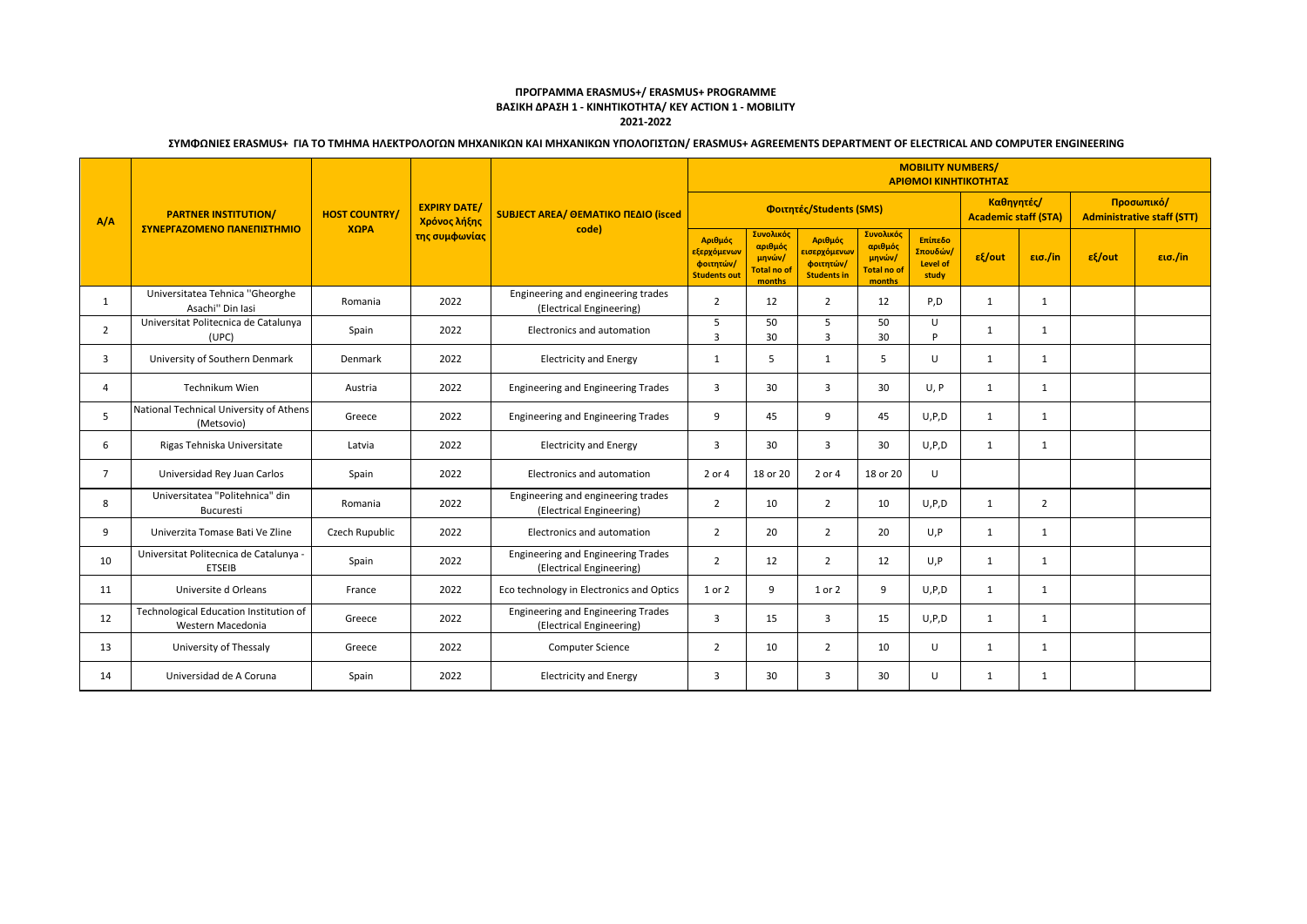## **ΠΡΟΓΡΑΜΜΑ ERASMUS+/ ERASMUS+ PROGRAMME ΒΑΣΙΚΗ ΔΡΑΣΗ 1 - ΚΙΝΗΤΙΚΟΤΗΤΑ/ KEY ACTION 1 - MOBILITY 2021-2022**

# **ΣΥΜΦΩΝΙΕΣ ERASMUS+ ΓΙΑ ΤΟ ΤΜΗΜΑ ΗΛΕΚΤΡΟΛΟΓΩΝ ΜΗΧΑΝΙΚΩΝ ΚΑΙ ΜΗΧΑΝΙΚΩΝ ΥΠΟΛΟΓΙΣΤΩΝ/ ERASMUS+ AGREEMENTS DEPARTMENT OF ELECTRICAL AND COMPUTER ENGINEERING**

|     | <b>PARTNER INSTITUTION/</b><br>ΣΥΝΕΡΓΑΖΟΜΕΝΟ ΠΑΝΕΠΙΣΤΗΜΙΟ  | <b>HOST COUNTRY/</b><br>XOPA    | <b>EXPIRY DATE/</b><br>Χρόνος λήξης<br>της συμφωνίας | SUBJECT AREA/ ΘΕΜΑΤΙΚΟ ΠΕΔΙΟ (isced<br>code)                                  | <b>MOBILITY NUMBERS/</b><br>ΑΡΙΘΜΟΙ ΚΙΝΗΤΙΚΟΤΗΤΑΣ                       |                                                                |                                                                          |                                                                |                                                 |                  |                                                 |           |         |
|-----|------------------------------------------------------------|---------------------------------|------------------------------------------------------|-------------------------------------------------------------------------------|-------------------------------------------------------------------------|----------------------------------------------------------------|--------------------------------------------------------------------------|----------------------------------------------------------------|-------------------------------------------------|------------------|-------------------------------------------------|-----------|---------|
| A/A |                                                            |                                 |                                                      |                                                                               |                                                                         |                                                                | Φοιτητές/Students (SMS)                                                  |                                                                | Καθηγητές/<br><b>Academic staff (STA)</b>       |                  | Προσωπικό/<br><b>Administrative staff (STT)</b> |           |         |
|     |                                                            |                                 |                                                      |                                                                               | Αριθμός<br><mark>εξερχόμενων</mark><br>φοιτητών/<br><b>Students out</b> | Συνολικός<br>αριθμός<br>μηνών/<br><b>Total no of</b><br>months | Αριθμός<br><mark>εισερχόμενω</mark> ν<br>φοιτητών/<br><b>Students in</b> | Συνολικός<br>αριθμός<br>μηνών/<br><b>Total no of</b><br>months | Επίπεδο<br>Σπουδών/<br><b>Level of</b><br>study | $\epsilon$ /out  | $\epsilon$ ισ./in                               | $ε$ {/out | εισ./in |
| 15  | University of Rijeka                                       | Croatia                         | 2022                                                 | <b>Electricity and Energy</b>                                                 | $\overline{2}$                                                          | 10                                                             | $\overline{2}$                                                           | 10                                                             | P,D                                             | 1                | $\mathbf{1}$                                    |           |         |
| 16  | Aristotle University of Thessaloniki                       | Greece                          | 2022                                                 | Engineering and<br><b>Engineering Trades (Computing)</b>                      | $\overline{2}$                                                          | 12                                                             | $\overline{2}$                                                           | 12                                                             | U, P, D                                         | 1                | $\mathbf{1}$                                    |           |         |
| 17  | Politecnico di Torino                                      | Italy                           | 2022                                                 | Electronics and automation                                                    | $\overline{\mathbf{3}}$                                                 | 18                                                             | 3                                                                        | 18                                                             | P, D                                            | to be<br>defined | to be<br>defined                                |           |         |
| 18  | Universita Campus Bio-Medico di<br>Roma                    | Italy                           | 2022                                                 | Electronics and automation                                                    | $\overline{\mathbf{3}}$                                                 | 18                                                             | 3                                                                        | 18                                                             | U, P, D                                         | 1                | $\mathbf{1}$                                    |           |         |
| 19  | Fontys University of Applied Sciences                      | Netherlands                     | 2022                                                 | Electronics and automation                                                    | $\overline{3}$                                                          | 15                                                             | 3                                                                        | 15                                                             | $\cup$                                          | 1                | 1                                               |           |         |
| 20  | Universitat Politecnica de Catalunya -<br><b>EETAC</b>     | Spain                           | 2022                                                 | <b>Engineering and Engineering Trades</b><br>(Telecommunications Engineering) | $\overline{2}$<br>$\overline{2}$                                        | 12<br>12                                                       | $\overline{2}$<br>$\overline{2}$                                         | 12<br>12                                                       | $\cup$<br>P                                     | 1                | $\mathbf{1}$                                    |           |         |
| 21  | Democritus University of Thrace                            | Greece                          | 2022                                                 | <b>Engineering and Engineering Trades</b><br>(Electrical Engineering)         | 1                                                                       | 5                                                              | 1                                                                        | 5                                                              | U, P                                            | 1                | 1                                               |           |         |
| 22  | University of Technology and Life<br>Sciences in Bydgoszcz | Poland                          | 2022                                                 | Information and Communication<br>Technologies                                 | $\overline{2}$                                                          | 10                                                             | $\overline{2}$                                                           | 10                                                             | U, P                                            | 1                | 1                                               |           |         |
| 23  | University of Western Macedonia                            | Greece                          | 2022                                                 | Engineering and engineering trades<br>(mechanical engineering)                | 1                                                                       | 6                                                              | $\mathbf{1}$                                                             | 6                                                              | U                                               | 1                | 1                                               |           |         |
|     |                                                            |                                 |                                                      |                                                                               | Engineering and engineering trades<br>(environm. protection technology) | 1                                                              | 6                                                                        | 1                                                              | 6                                               | U                | 1                                               | 1         |         |
| 24  | Imperial College of Science,<br>Technology & Medicine      | UK                              | 2022                                                 | Electronics and automation                                                    | 5                                                                       | 30                                                             | 5                                                                        | 30                                                             | P,D                                             | $\overline{2}$   | 2                                               |           |         |
| 25  | University of Ljubljana                                    | Slovenia                        | 2022                                                 | Engineering and engineering<br>trades(Electrical and Computer<br>Engineering) | $\overline{2}$<br>$\mathbf{1}$                                          | 10<br>5                                                        | $\overline{2}$<br>$\mathbf{1}$                                           | 10<br>5                                                        | U<br>P                                          |                  |                                                 |           |         |
| 26  |                                                            | <b>AGH University</b><br>Poland | 2022                                                 | <b>Engineering and Engineering Trades</b>                                     | $\overline{2}$                                                          |                                                                |                                                                          |                                                                | U, P, D                                         | 1                |                                                 |           |         |
|     |                                                            |                                 |                                                      | Information and Communication<br>Technologies (Computer Engineering)          |                                                                         | 12                                                             | $\overline{2}$                                                           | 12                                                             |                                                 |                  | 1                                               |           |         |
| 27  | Universidad de Jaen                                        | Spain                           | 2022                                                 | <b>Engineering and Engineering Trades</b>                                     | 2                                                                       | 10                                                             | $\overline{2}$                                                           | 10                                                             | U, P, D                                         | 2                | $\overline{2}$                                  |           |         |